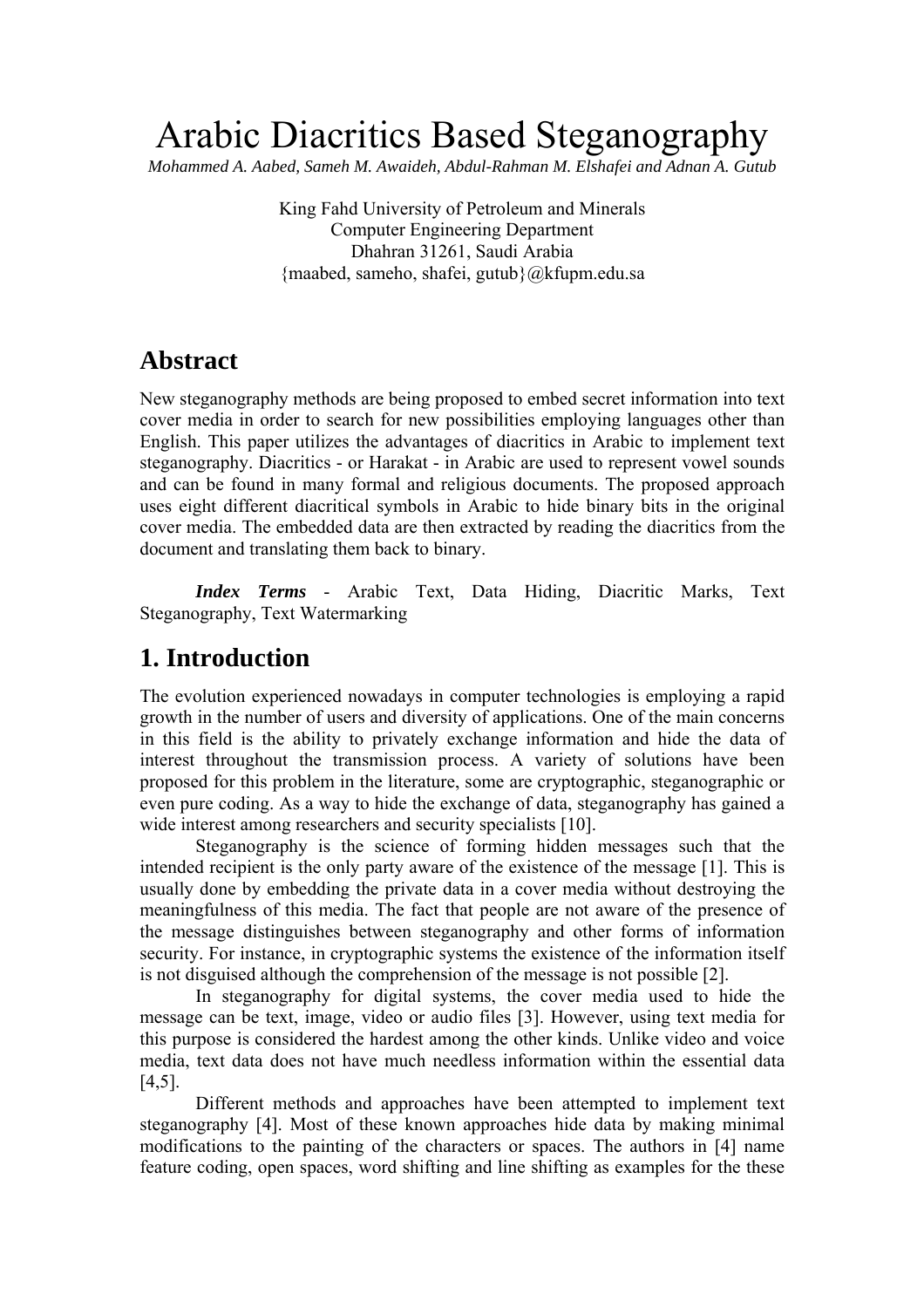approaches. It should be noted that these approaches are usually hard to implement and are font or computer dependent. Other approaches use syntactic and semantic characteristics in the language to embed data. Additional implemented methods for text steganography using Arabic language are further discussed in the following sections.

This paper proposes a new steganography scheme to hide binary data in Arabic text media. The rest of this paper is organized as follows; section 2 has the background information about Standard Arabic language and related work. In section 3, the new approach is introduced in details. The analysis and discussion are reported in section 4. Finally, the conclusion statement is in section 5.

### **2. Background**

The Arabic language, written from right to left, is based on an alphabetical system that uses 28 basic letters. Unlike English, Arabic does not differentiate between upper and lower case or between written and printed letters. Moreover, Arabic language uses different symbols as diacritical marks, or simply diacritics which are also known as Harakat. The main eight diacritic symbols are shown in Table 1. Other diacritic marks also exist but are outside of the scope of this paper.

| Fatha               | Kasrah              |  |
|---------------------|---------------------|--|
| Dhammah             | Sukkon              |  |
| Shaddah             | <b>Tanween Fath</b> |  |
| <b>Tanween Kasr</b> | <b>Tanween Dham</b> |  |

**Table 1. The eight main Arabic diacritics**

Just like most of the diacritics based written languages, the main purpose of using diacritics in Arabic languages is to alter the pronunciation of a phoneme or to distinguish between words of similar spelling. Nonetheless, the use of diacritics in the text is optional in written Standard Arabic. In this work we utilize this characteristic to define a steganographic scheme for hiding binary data within Arabic text, as it will be shown in details in section 3.

Arabic language is poorly used in the steganography field. To the best of the authors' knowledge, there is only one algorithm in the literature that uses Arabic text as a cover media to hide binary data [4]. The authors in [4] proposed a feature coding method for hiding binary values into Persian/Arabic phrases. This method takes advantage of the frequent presence of point in these kinds of phrases. Simply, the approach uses vertical repositioning of these points to represent 0's and 1's. The paper reports some of the advantages and disadvantages of the proposed algorithm and discusses difficulties facing text steganography as well.

Another proposed - yet unpublished - approach exploits the existence of the redundant Arabic extension character, i.e. Kashida [6, 11]. The author proposes to use pointed letters in Arabic with a Kashida to hold the secret bit 'one' and the un-pointed letters with a Kashida to hold 'zero'. This approach as well as other approaches will be used for analysis and comparison of the results. Before embarking upon our proposed approach, it should be noted that this paper is not restricted only for the Arabic language. Most of the Semitic languages use diacritics in one form or another,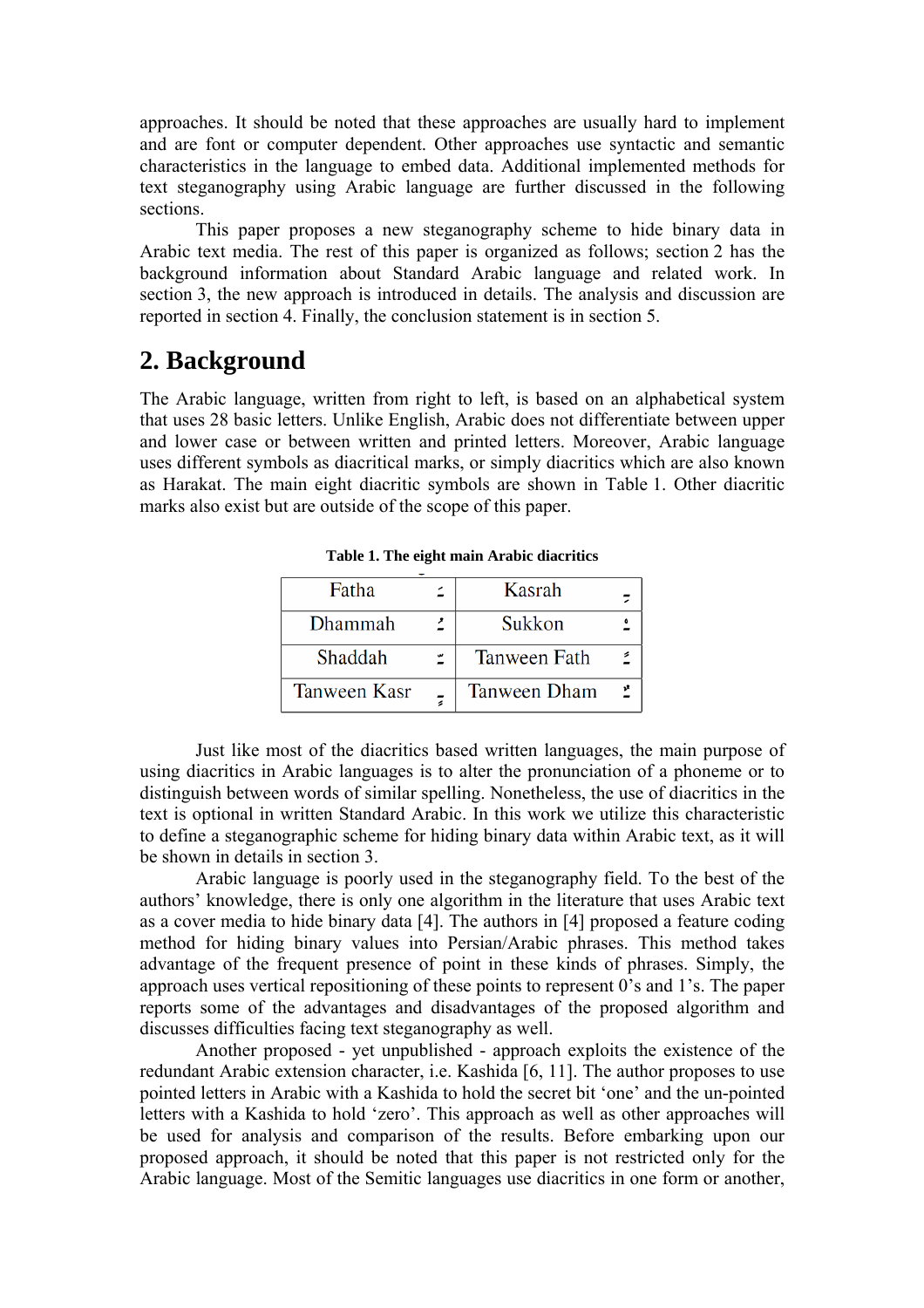and the proposed approach can be slightly modified to suit other languages requirements.

# **3. Proposed Approach**

The use of diacritics in written Standard Arabic language is optional. This means that novel Arabic readers can read a text without diacritics correctly by applying the Arabic language grammar to that text. In this work, we use this property to introduce a novel yet simple steganography scheme. As it will be shown in details in section 4, our analysis indicates that in Standard Arabic the frequency of one diacritic, namely Fatha, is almost equal to the occurrence of the other seven diacritics. Thus, the paradigm we introduce in this work assigns a one bit value, namely 1 value, to the diacritic Fatha and the remaining seven diacritics will represent a value of one bit of 0 value.

To implement this approach, we use a fully diacritized Arabic text as our cover media. A computer program reads the first bit of the embedded data and then compares it with the first diacritic in the cover media. If, for example, the first bit to be embedded was a one, and the first diacritic was a Fatha, the diacritic is kept on the cover media and an index for both of the embedded text and the cover media is incremented. If, however, the first diacritic was not a Fatha then it is removed from the cover media and the index for the cover media is incremented to explore the next diacritic. This approach is repeated until a Fatha is found. The same method is used to implement zeros with the only difference that a zero will search for the other seven diacritics instead of the Fatha. The overall process is repeated for as long as there are bits remaining to be hidden.

The following figures illustrate our proposed technique. Fig. 1 shows a Standard Arabic text full of diacritics. We generate pseudo-random sequences to embed into our cover media, the sequence used in this example is: E7 - 30 - E9 - 1C - A4 - FC - B8 - B9 - AF - 1F - 0B - D9 - 22 represented in Hexadecimal format. Finally, Fig. 2 shows how the sequence hidden text can be encoded in the cover media using the presented approach.

حَدَّثَنَا سُفْيَانُ عَنْ يَحْيَى عَنْ مُحَمَّدِ بْنِ إِبْرَاهِيمَ التَّيْمِيِّ عَنْ عَلْقَمَةَ بْنِ وَقَّاصٍ قَالَ سَمِعْتُ عُمَرَ رَضِيَ اللَّهُ عَنْهُ يَقُولُ سَمِعْتُ رَسُولَ اللَّهِ صَلَّى اللَّهُ عَلَيْهِ وَسَلَّمَ يَقُولُ إِنَّمَا الْأَعْمَالُ بِالنِّيَّةِ وَلِكُلِّ امْرِئٍ مَا نَوَى فَمَنْ آَانَتْ هِجْرَتُهُ إِلَى اللَّهِ عَزَّ وَجَلَّ فَهِجْرَتُهُ إِلَى مَا هَاجَرَ إِلَيْهِ وَمَنْ كَانَتْ هِجْرَتُهُ لِدُنْيَا يُصِيبُهَا أَوْ امْرَأَةٍ يَنْكِحُهَا فَهِجْرَتُهُ إِلَى مَا هَاجَرَ إِلَيْهِ

**Figure 1. Example of a Standard Arabic text with full diacritics placement.** 

حَدَثَنا سُفْيَان عَن يَحْيى عنْ محَمَدِ بْنِ إِبرَاهيمَ التَيْمي عَنْ علْقَمة بْنِ وقَّاص قَالَ سمِعْت عمَر رضِيَ اللّهُ عَنْهُ يَقول سَمعت رَسولَ اللَه صَلّى اللَّهُ عَلَيه وَسلّم يقُولُ إنَما الْأعمَال بالنيَة وَلِكُل امرئ مَا نَوى فمنْ آَانتْ هجرَته إلَى اللَه عَزّ وجلّ فهِجرَته إلى مَا هَاجَر إِليْهِ ومِنْ كَانتْ هجرَته لدنيَا يصيبهَا أَوْ امرَأَةٍ ينْكحهَا فهجْرَتُهُ إِلَى ما هاجر إِليه

#### **Figure 2. Example of using Standard Arabic diacritics to encode a pseudo-random sequence.**

It should be noted that the same cover media can be reused more than once if needed. However, unless a method is used to reinsert removed diacritics, capacity will decrease drastically every time we embed a new message into the text. A research group in IBM [7] proposed to use maximum entropy to restore missing Arabic diacritics. Another approach used HMMs to restore vowels [8]. Diacritic restoration can also be done manually if necessary, and in any case, a new cover media that is already diacritized can be used instead.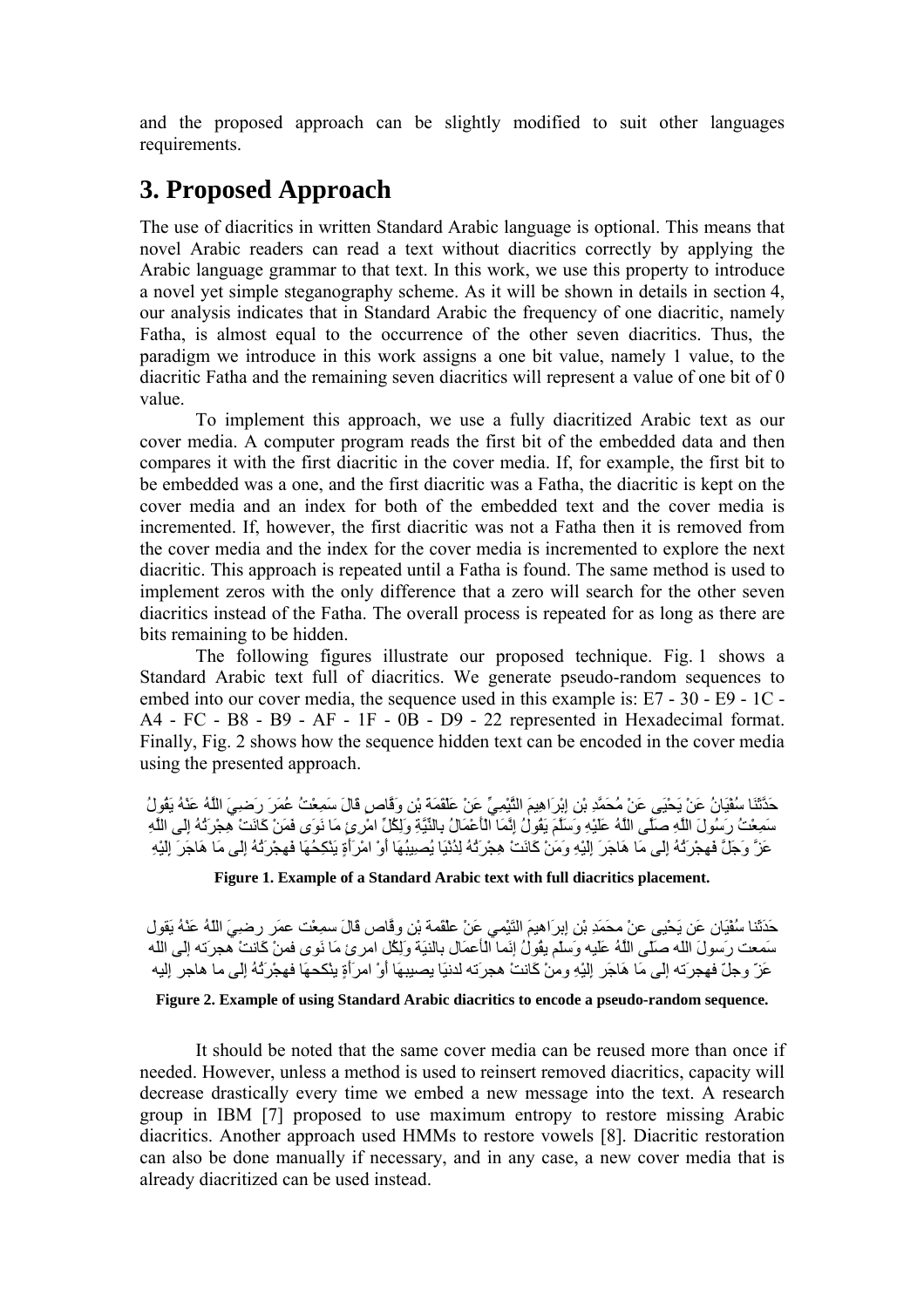### **4. Discussion and Analysis**

This section summarizes the tests ran to evaluate the proposed steganography method, along with some statistics that can enhance this approach. As a testbed, or test environment, we used one of the largest online books available in Arabic literature, namely Musnad Al-Emam Ahmed. Because of its large size, only a portion, i.e. half, of the book was used as a testing environment. The testbed contains 7305490 characters and 1037265 words. Initial results showed very promising expectations as for capacity and ambiguity. Diacritics represent almost 50% of the total file size if the cover media is fully diacritized. Table 2 shows some statistical studies done on the document.

Having eight different diacritic symbols, we initially assumed that each diacritic symbol (which is a 1 Byte) can carry 3 bits of hidden information at once. This means that we can assume that the usable capacity can be almost 16.7% (50% diacritics multiplied by 3/8 for each Byte). Unfortunately, this is not the case since advanced studies showed huge statistical discrepancies between the different diacritic symbols in the document. It was observed that usually Fatha stands for almost 50% of the presence of all diacritic marks! Whereas, for example, Tanween Fath only makes up for 0.55% of the whole set! The previous results indicate that giving each diacritic a set of 3 bits will decrease capacity by a huge rate. For example, if we map 3 to a Fatha and if we map a 1 to a Tanween Fath, we will encounter more than a 100 Fatha's, which we need then to discard, before encountering a one Tanween Fath.

This prompted for a new technique where we assign a one bit value, i.e. 1, to the diacritic Fatha and another bit value, i.e. 0, to any of the other diacritic symbols (i.e. Dhammah, Kasrah …etc). Mapping each diacritic, which is one byte in size, to a bit of hidden message (1/8) works well, but will reduce the capacity ratio. Theoretically, we can calculate that the best case scenario cannot surpass 6.25% (50% \* 1/8). In fact, the average capacity is almost 3.27% per bit which is half the theoretical rate. On the other hand, this technique is much more ambiguous for general users than the previous technique.

A question arises, is 3% capacity considered a low ratio in text steganography? Comparing this technique with some other proposed methodologies in the literature, the previous ratio (3%) exceeds all the other proposed techniques. The authors in [4] proposed a new approach in Arabic and Persian steganography that used word shifting which produced on average 1.37% bit per bit. The work in [9] proposed a technique for using typesetting tools and provided a capacity of 0.98% per character or almost 0.12% bit per bit. Furthermore, tests showed that the work in [6] introduces an average of 1.22%. Tables 3 and 4 provide more insight to our approach compared to the approach in [6] and in [11].

Some properties of the proposed approach and other remarks can be summarized as following:

- If a fully diacritized Arabic text is used as cover media, the scheme provides the highest capacity.
- The proposed method is robust. It can withstand printing, OCR techniques, font changing, retyping as long as the medium can display Arabic.
- It is fast and does not require large computational power.
- Simple and can be implemented manually if needed.
- Might raise suspicions since it is uncommon nowadays to send diacritized text, unless the cover media used is religious or political documents for example.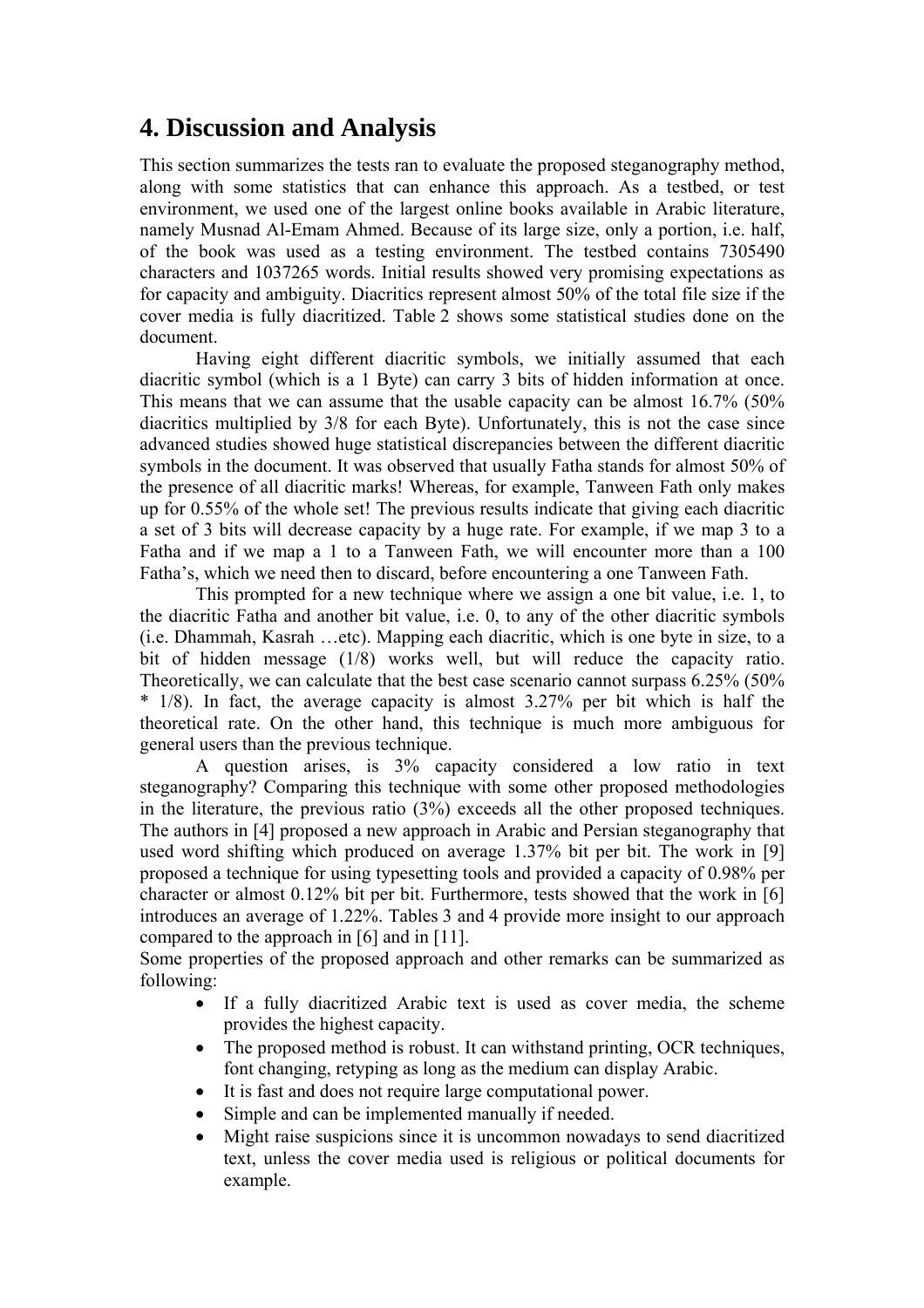• After embedding the hidden media, some of the words can contain a lot of diacritics on them, while other redundant diacritics can exist depending on the arrangement of diacritics in that word. This can reduce the ambiguity of the technique.

#### **Table 2. Statistical reports for the cover media used as a testbed.**

| Diacritics | Fatha   | Kasrah       | Dhammah      | Sukkon       |
|------------|---------|--------------|--------------|--------------|
| Frequency  | 1679820 | 472101       | 367224       | 459566       |
| Diacritics | Shaddah | Tanween Fath | Tanween Kasr | Tanween Dham |
| Frequency  | 300906  | 18752        | 50820        | 24096        |

| File Type | File Size (Bytes) | Cover Size (Bytes) | Capacity $(\% )$ |
|-----------|-------------------|--------------------|------------------|
| .txt      | 10,356            | 318,632            | 3.250%           |
| .wav      | 43,468            | 1,334,865          | $3.256\%$        |
| Jpg       | 23,796            | 717,135            | 3.318%           |
| .cpp      | 10,356            | 318,216            | $3.254\%$        |
|           |                   | Average            | $3.27\%$         |

#### **Table 3. Diacritics Technique**

#### **Table 4. Kashida Technique**

| File Type | File Size (Bytes) | Cover Size (Bytes) | Capacity $(\% )$ |
|-----------|-------------------|--------------------|------------------|
| .txt      | 4439              | 365181             | 1.215%           |
| .html     | 4439              | 378589             | 1.172\%          |
| .cpp      | 10127             | 799577             | 1.266%           |
| .gif      | 188               | 15112              | 1.244%           |
|           |                   | Average            | 1.22%            |

# **5. Conclusion**

The paper proposed a novel algorithm for text steganography in Arabic language and other similar Semitic languages. This was achieved by taking advantage of the existence of diacritic symbols in Arabic documents. Diacritics were used to represent binary bits depending on the hidden message. It was shown that in a fully diactritized text, capacity can be very high compared to other methods in the literature. The method was implemented and demonstrated satisfactory results.

This method can be used also in printed documents, and can be used with different fonts as well as different machines as long as it supports Arabic language. Different variations of this technique can be implemented and some have been discussed in section 4.

The presented approach is easy to implement and does not require complex software. A trained human can perform the scheme manually if necessary. In addition, automated tools can be used to reinsert diacritics in the cover media for it to be used again. Further work can be carried out to improve the ambiguity of this method.